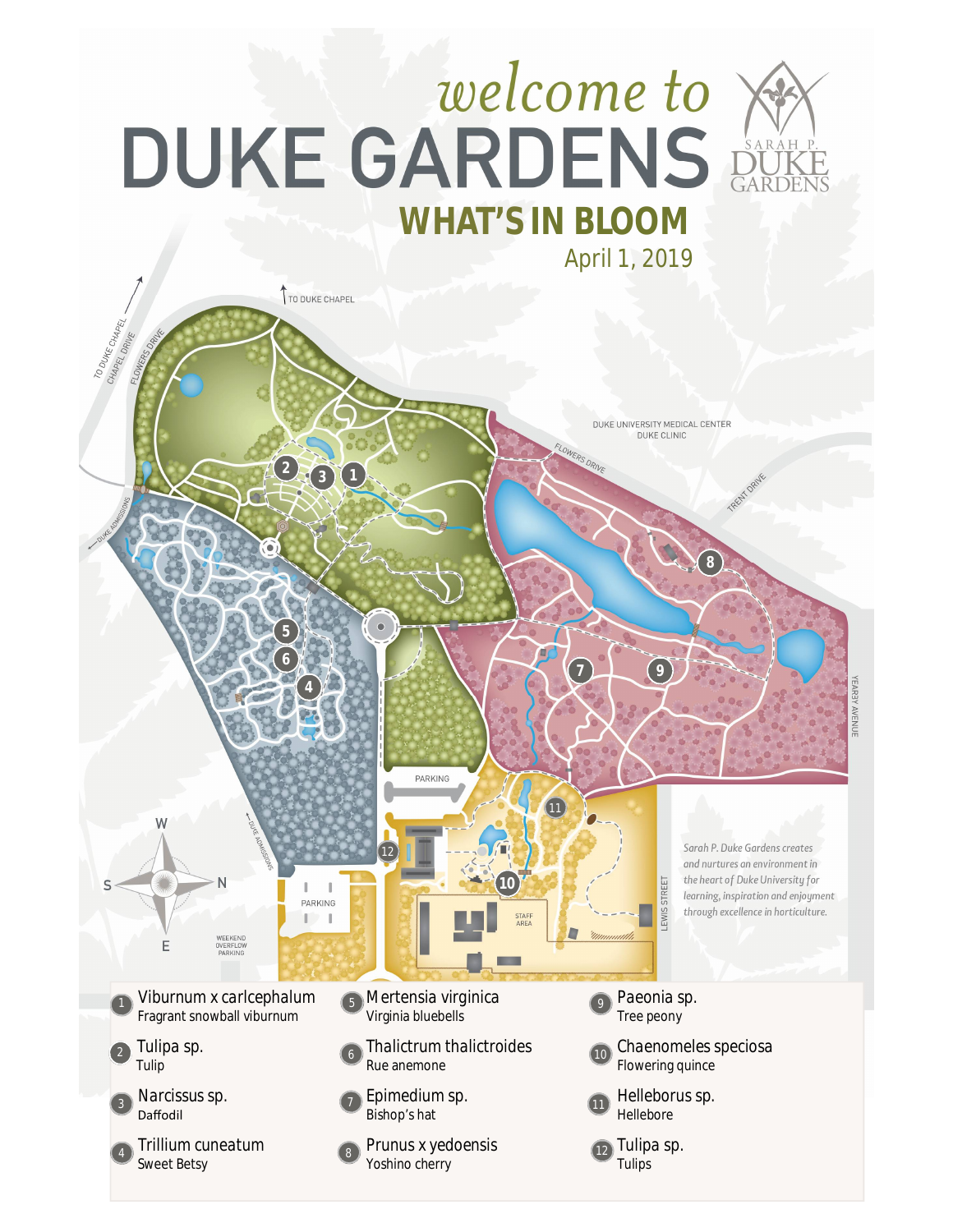

April 1, 2019

# **BLOMQUIST GARDEN OF NATIVE PLANTS**

*Cercis canadensis* Redbud *Cornus florida* Flowering dogwood *Malus coronaria* Sweet crab apple *Mertensia virginica* Virginia bluebells *Stylophorum diphyllum* Celandine poppy *Thalictrum thalictroides* Rue anemone

# **DORIS DUKE CENTER GARDENS**

*Camellia japonica* Japanese camellia *Cercis canadensis* Redbud *Cercis chinensis* Chinese redbud *Daphne genkwa* Lilac daphne *Helleborus x hybridus* Hellebore *Narcissus* sp. Daffodil *Prunus* x *yedoensis* 'Akebono' Yoshino cherry

# **CULBERSON ASIATIC ARBORETUM**

*Camellia japonica* Japanese camellia *Chaenomeles speciosa* Flowering quince *Cercis chinensis* Chinese redbud *Corylopsis glabrescens* Fragrant winterhazel *Epimedium* sp. Bishop's hat *Lindera obtusiloba* Japanese spice bush *Magnolia* sp*.* Magnolia *Paeonia* sp. Tree peony *Polygonatum odoratum* Solomon's seal *Prunus incisa* Fuji cherry

# **HISTORIC GARDENS**

*Amelanchier x grandiflora* Serviceberry *Camellia japonica* Japanese camellia *Cercis canadensis* Redbud *Cercis chinensis* Chinese redbud *Epimedium* sp. Bishop's hat *Helleborus* x *hybridus* Hellebore *Magnolia* sp. Magnolia *Narcissus* sp. Daffodil *Rosa banksiae* 'Lutea' Lady Banks' rose

*Trillium cuneatum* Sweet Betsy *Trillium decipiens* ChaƩahoochee River trillium *Trillium pusillum* Dwarf wakerobin *Uvularia perfoliata* Perfoliate bellwort *Uvularia sessilifolia* Sessileleaf bellwort

*Sanguinaria canadensis* Bloodroot *Spiraea prunifolia* Bridalwreath spiraea *Trillium cuneatum* Sweet Betsy *Tulipa* sp. Tulip *Viburnum macrocephalum* Snowball viburnum

*Prunus persica* Peach *Prunus serrulata* Flowering cherry *Prunus* x *yedoensis* 'Akebono' Yoshino cherry *Rhododendron hyperythrum* Rhododendron *Viburnum carlesii* Koreanspice viburnum

*Spiraea prunifolia* Bridalwreath spiraea *Tulipa* sp. Tulip *Viburnum* x *carlcephalum* Fragrant snowball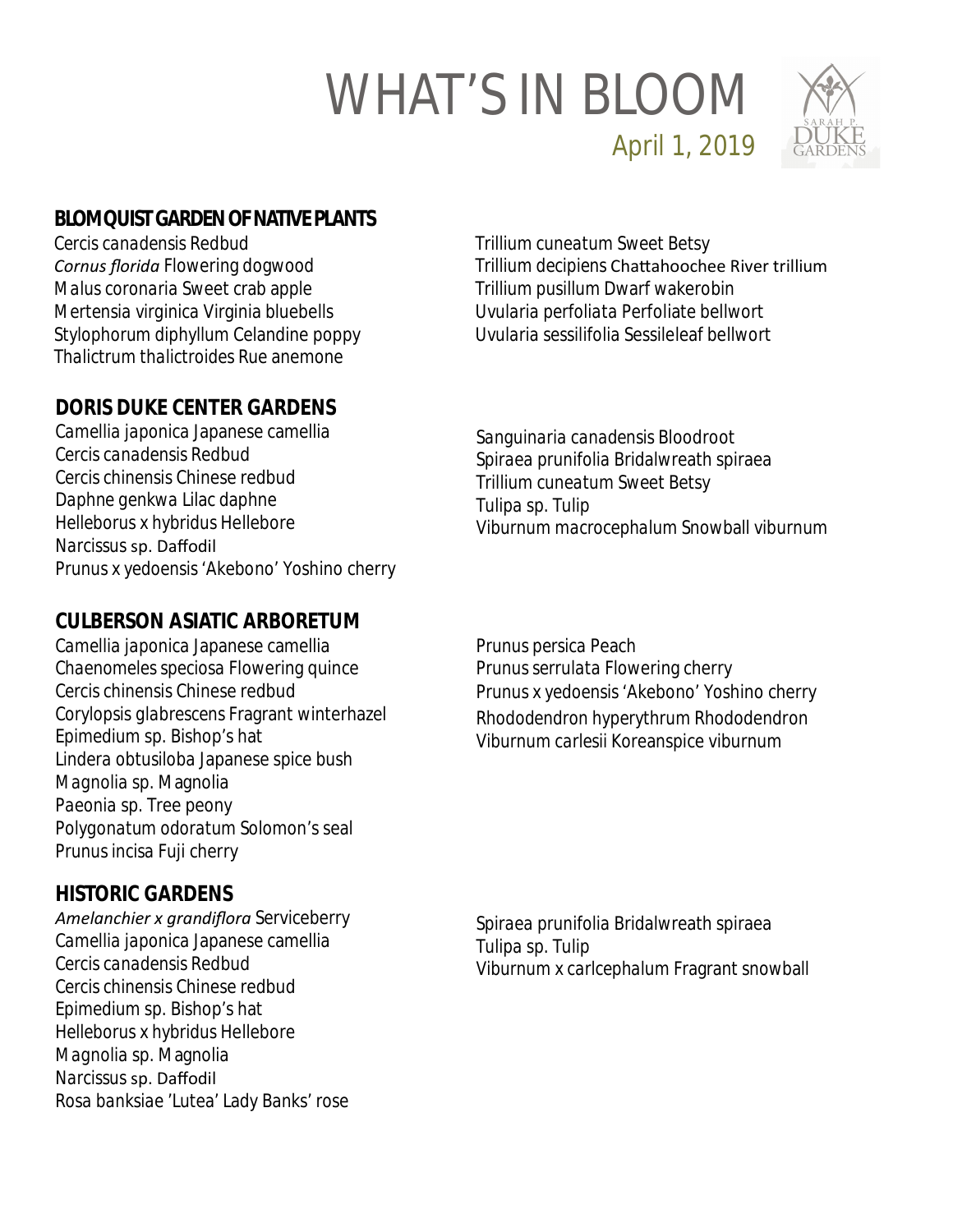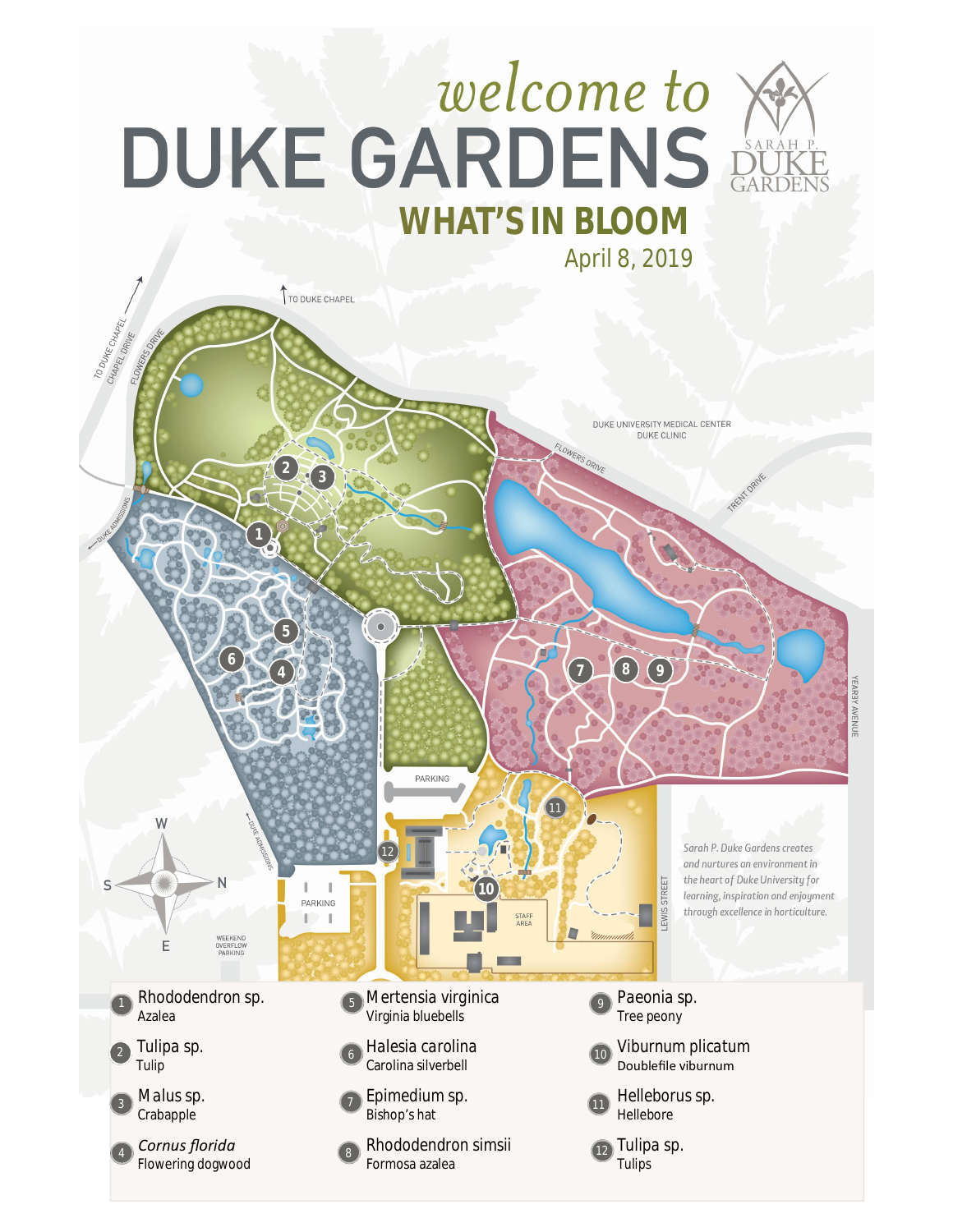

April 8, 2019

## **BLOMQUIST GARDEN OF NATIVE PLANTS**

*Cercis canadensis* Redbud *Cornus florida* Flowering dogwood *Halesia carolina* Carolina silverbell *Hexastylis arifolia* Little brown jug *Hexastylis minor* LiƩle heartleaf *Mertensia virginica* Virginia bluebells *Neviusia alabamensis* Alabama snow-wreath *Stylophorum diphyllum* Celandine poppy

#### *Thalictrum thalictroides* Rue anemone *Trillium cuneatum Sweet Betsy Trillium decipiens* ChaƩahoochee River trillium *Trillium luteum* Yellow trillium *Trillium recurvatum* Bloody butcher *Uvularia perfoliata* Perfoliate bellwort *Uvularia sessilifolia* Sessileleaf bellwort

*Phlox divaricate* Woodland phlox *Trillium cuneatum Sweet Betsy*

*Tulipa* sp. Tulip

### **DORIS DUKE CENTER GARDENS**

*Camellia japonica* Japanese camellia *Cercis canadensis* Redbud *Cercis chinensis* Chinese redbud *Cornus florida* Flowering dogwood *Fothergilla gardenii* Dwarf fothergilla *Helleborus x hybridus* Hellebore *Narcissus* sp. Daffodil

### **CULBERSON ASIATIC ARBORETUM**

*Camellia japonica* Japanese camellia *Chaenomeles speciosa* Flowering quince *Cercis chinensis* Chinese redbud *Epimedium* sp. Bishop's hat *Houstonia caerulea* Azure bluet *Lindera obtusiloba* Japanese spice bush *Loropetalum chinense* Fringeflower *Magnolia* sp*.* Magnolia *Paeonia* sp. Tree peony *Polygonatum odoratum* Solomon's seal

### **HISTORIC GARDENS**

*Amelanchier x grandiflora* Serviceberry *Camellia japonica* Japanese camellia *Cercis canadensis* Redbud *Cercis chinensis* Chinese redbud *Cornus florida* Flowering dogwood *Epimedium* sp. Bishop's hat *Fothergilla major* Large fothergilla *Helleborus* x *hybridus* Hellebore *Magnolia* sp. Magnolia *Malus* sp. Crabapple

*Prunus incisa* Fuji cherry *Rhododendron hyperythrum* Rhododendron *Rhododendron poukhanense* Korean azalea *Rhododendron simsii* Formosa azalea *Viburnum carlesii* Koreanspice viburnum

*Viburnum macrocephalum* Snowball viburnum

*Viburnum plicatum* Doublefile viburnum

*Narcissus* sp. Daffodil *Prunus incisa* Fuji cherry *Prunus subhirtella* Weeping cherry *Rhododendron* sp. Azalea *Rosa banksiae* 'Lutea' Lady Banks' rose *Spiraea prunifolia* Bridalwreath spiraea *Tulipa* sp. Tulip *Viburnum* x *carlcephalum* Fragrant snowball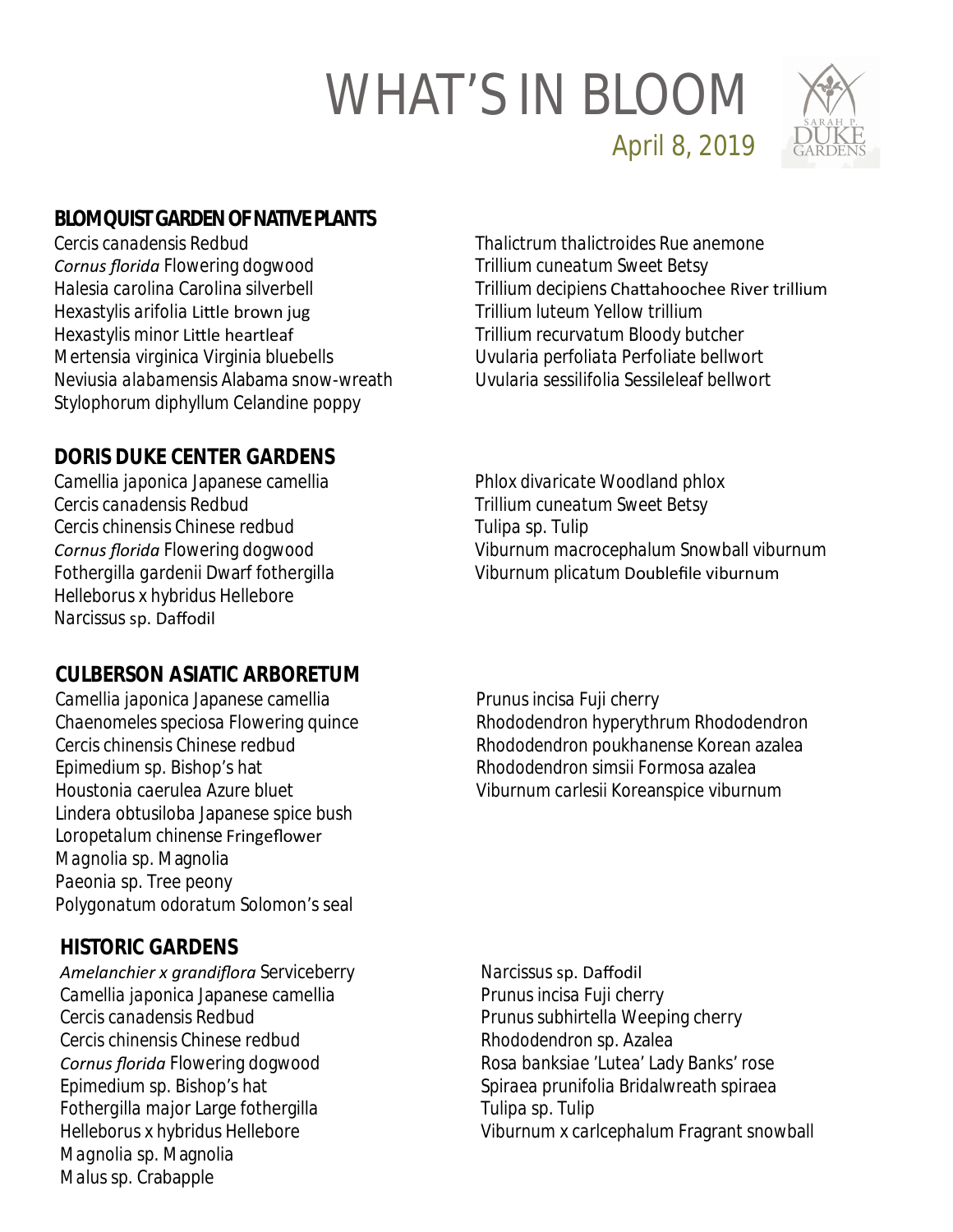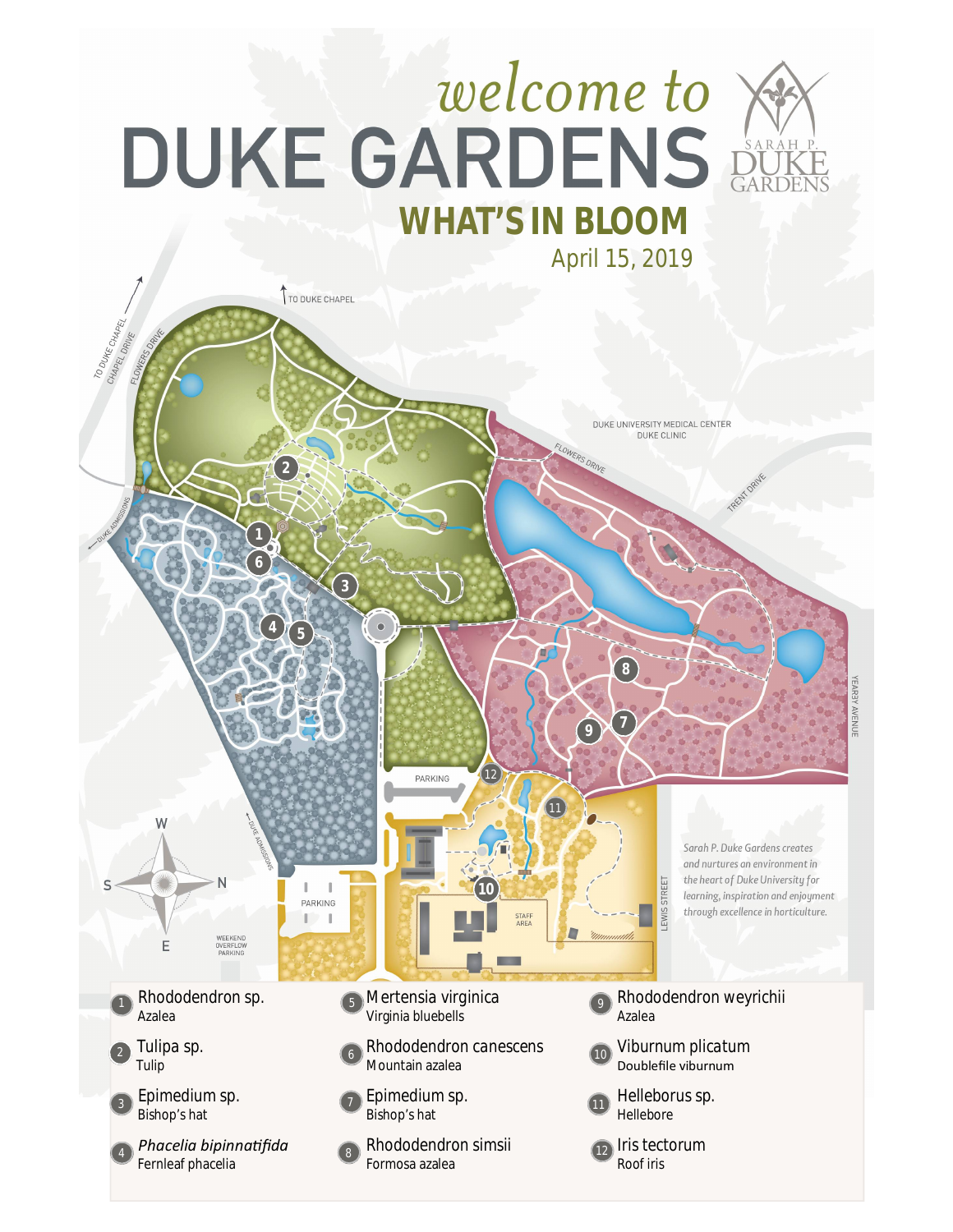

April 15, 2019

### **BLOMQUIST GARDEN OF NATIVE PLANTS**

*Arisaema triphyllum* Jack in the pulpit *Cornus florida* Flowering dogwood *Halesia carolina* Carolina silverbell *Hexastylis arifolia* Little brown jug *Hexastylis minor* LiƩle heartleaf *Iris cristata* Crested dwarf iris *Mertensia virginica* Virginia bluebells *Phacelia bipinnaƟfida* Fernleaf phacelia *Podophyllum peltatum* Mayapple *Rhododendron austrinum* Florida azalea *Rhododendron canescens* Mountain azalea *Rhododendron catawbiense* Catawba rhododendron *Rhododendron periclymenoides* Pink azalea *Rhododendron vaseyi* Pinkshell azalea *Stylophorum diphyllum* Celandine poppy *Thalictrum thalictroides* Rue anemone *Tiarella cordifolia* Foamflower *Trillium catesbaei* Bashful wakerobin *Trillium cuneatum Sweet Betsy Trillium luteum* Yellow trillium *Trillium recurvatum* Bloody butcher *Uvularia perfoliata* Perfoliate bellwort *Uvularia sessilifolia* Sessileleaf bellwort

*Podophyllum peltatum* Mayapple

*Trillium cuneatum Sweet Betsy*

*Rhododendron* sp. Azalea

*Tulipa* sp. Tulip

#### **DORIS DUKE CENTER GARDENS**

*Camellia japonica* Japanese camellia *Chionanthus virginicus* Fringe tree *Cornus florida* Flowering dogwood *Deutzia gracilis* Deutzia *Fothergilla gardenii* Dwarf fothergilla *Helleborus x hybridus* Hellebore *Iris tectorum* Roof iris *Phlox divaricata* Woodland phlox

#### **CULBERSON ASIATIC ARBORETUM**

*Camellia japonica* Japanese camellia *Cornus florida* Flowering dogwood *Epimedium* sp. Bishop's hat *Houstonia caerulea* Azure bluet *Loropetalum chinense* Fringeflower *Magnolia* sp*.* Magnolia *Polygonatum odoratum* Solomon's seal *Viburnum macrocephalum* Snowball viburnum *Viburnum plicatum* Doublefile viburnum

*Rhododendron simsii* Formosa azalea *Rhododendron weyrichii* Weyrich's azalea *Speirantha convallarioides* False lily-of-the-valley

#### **HISTORIC GARDENS**

*BleƟlla striata* Chinese ground orchid *Camellia japonica* Japanese camellia *Cornus florida* Flowering dogwood *Epimedium* sp. Bishop's hat *Helleborus* x *hybridus* Hellebore *Hyacinthoides hispanica* Spanish bluebell *Narcissus* sp. Daffodil *Rhododendron* sp. Azalea

*Rosa banksiae* 'Lutea' Lady Banks' rose *Speirantha convallarioides* False lily-of-the-valley *Trillium cuneatum Sweet Betsy Tulipa* sp. Tulip *Viburnum* x *carlcephalum* Fragrant snowball *Viburnum plicatum* Doublefile viburnum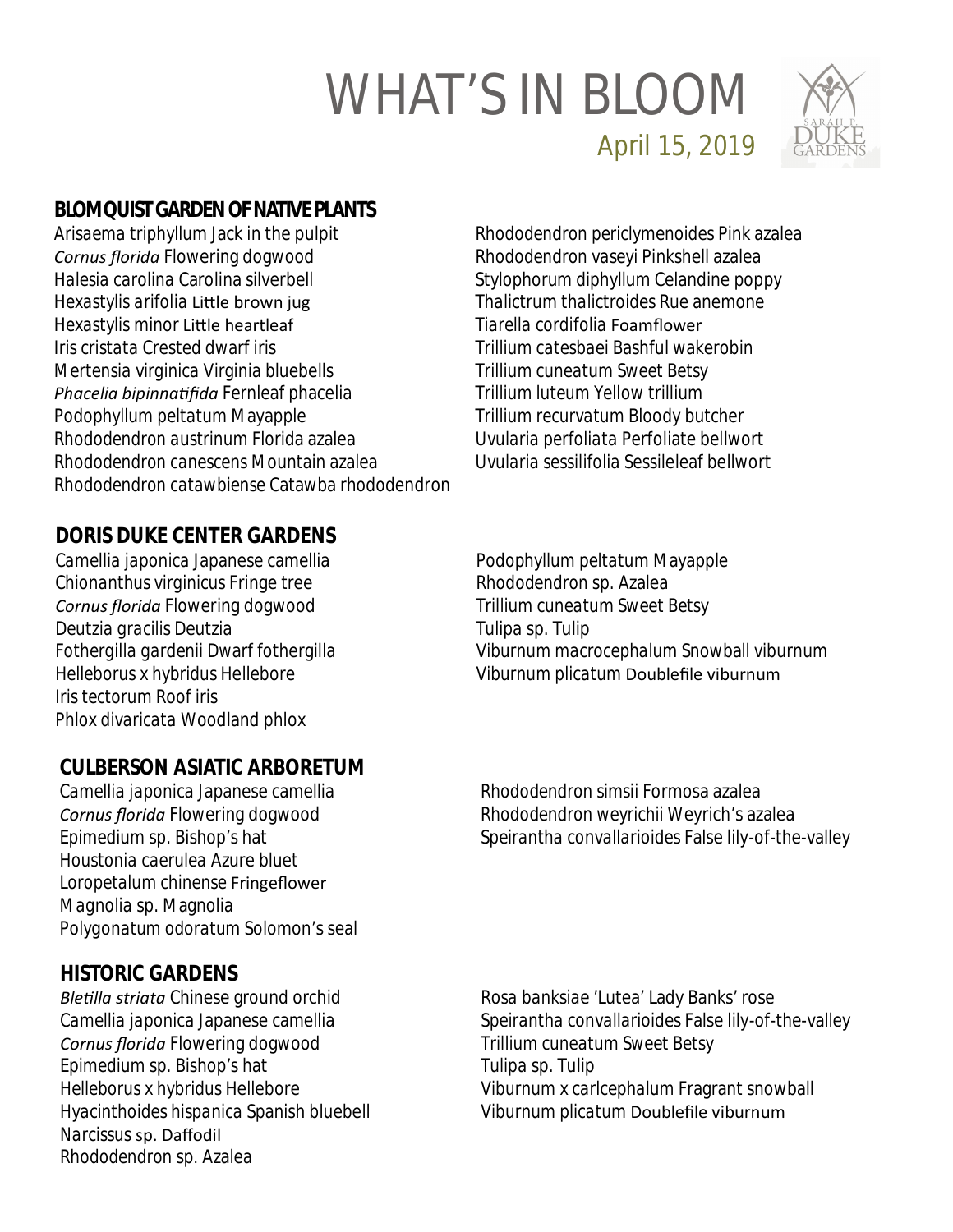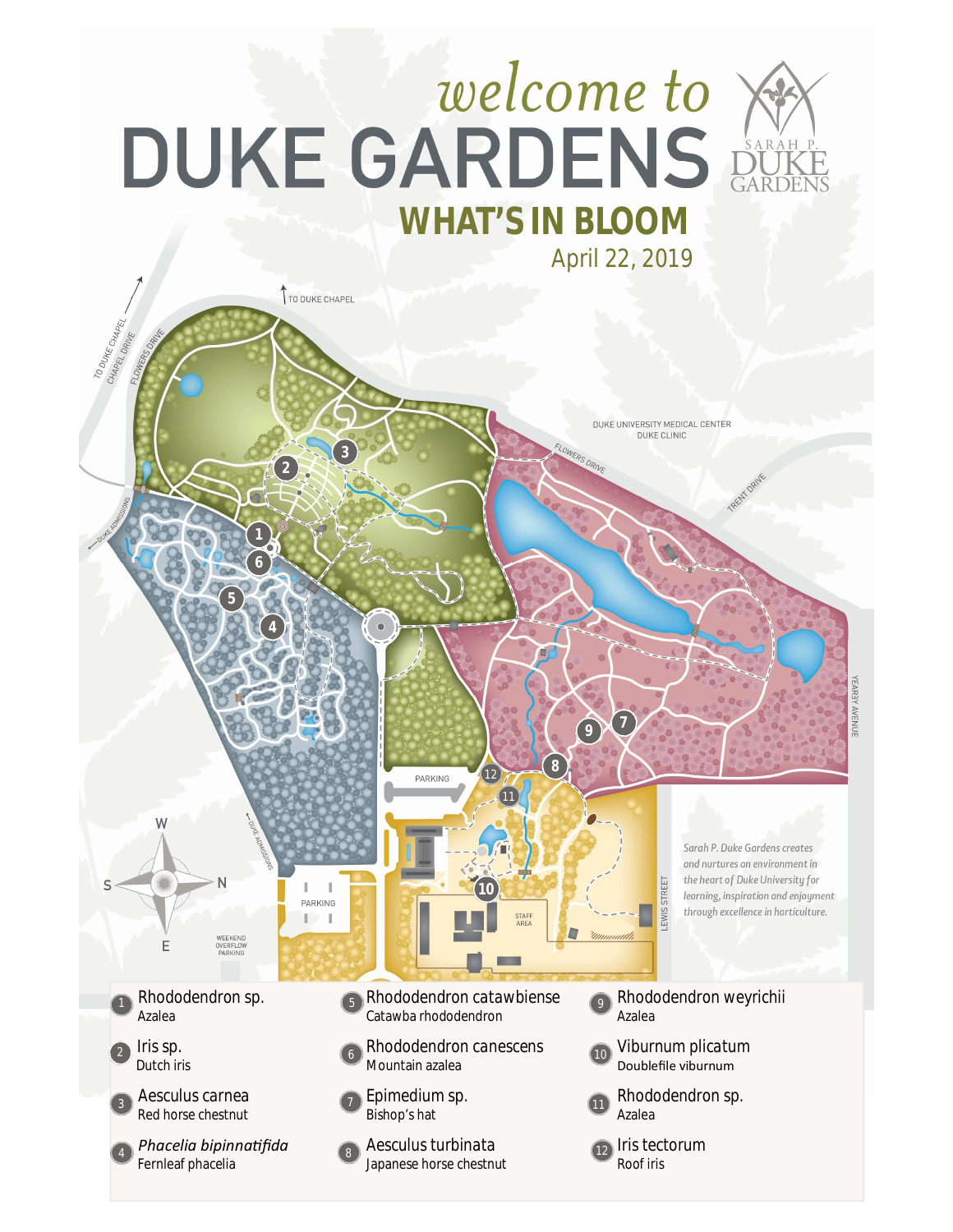

April 22, 2019

### **BLOMQUIST GARDEN OF NATIVE PLANTS**

*Aesculus pavia* Red buckeye *Aquilegia canadensis* Columbine *Arisaema triphyllum* Jack in the pulpit *Cornus florida* Flowering dogwood *Hexastylis arifolia* LiƩle brown jug **Hexastylis minor Little heartleaf** *Illicium floridanum* Florida anisetree *Iris cristata* Crested dwarf iris *Phacelia bipinnaƟfida* Fernleaf phacelia *Podophyllum peltatum* Mayapple

*Rhododendron austrinum* Florida azalea *Rhododendron canescens* Mountain azalea *Rhododendron catawbiense* Catawba rhododendron *Rhododendron periclymenoides* Pink azalea *Rhododendron vaseyi* Pinkshell azalea *Tiarella cordifolia* Foamflower *Trillium catesbaei* Bashful wakerobin *Trillium discolor* MoƩled wakerobin

*Phlox divaricata* Woodland phlox *Podophyllum peltatum* Mayapple

*Rhododendron* sp. Azalea

#### **DORIS DUKE CENTER GARDENS**

*BleƟlla striata* Chinese ground orchid *Camellia japonica* Japanese camellia *Chionanthus virginicus* Fringe tree *Cornus florida* Flowering dogwood *Deutzia gracilis* Deutzia *Helleborus x hybridus* Hellebore *Iris* sp. Dutch iris *Iris tectorum* Roof iris

#### **CULBERSON ASIATIC ARBORETUM**

*Aesculus turbinata* Japanese horse chestnut *Camellia japonica* Japanese camellia *Calycanthus floridus* Eastern sweetshrub *Calycanthus raulstonii* Raulston's sweetshrub *Chionanthus retusus* Chinese fringetree *Epimedium* sp. Bishop's hat *Houstonia caerulea* Azure bluet *Kolkwitzia amabilis* Beautybush *Liriodendron chinense* Chinese tulip poplar

#### **HISTORIC GARDENS**

*Aesculus carnea* Red horse chestnut *Allium* sp. Ornamental onion *BleƟlla striata* Chinese ground orchid *Camellia japonica* Japanese camellia *Camassia leichtlinii* Camass *Cornus florida* Flowering dogwood *Epimedium* sp. Bishop's hat *Hyacinthoides hispanica* Spanish bluebell *Liriodendron tulipifera* Tulip poplar *Paeonia* sp. Tree peony Pittosporum heterophyllum Chinese pittosporum *Polygonatum odoratum* Solomon's seal *Rhododendron oldhamii* Taiwan azalea *Rhododendron weyrichii* Weyrich's azalea *Speirantha convallarioides* False lily-of-the-valley *Viburnum opulus* Cranberrybush viburnum

*Viburnum macrocephalum* Snowball viburnum

*Viburnum plicatum* Doublefile viburnum

*Iris* sp. Dutch iris *Phlox divaricata* Woodland phlox *Rhododendron* sp. Azalea *Rosa banksiae* 'Lutea' Lady Banks' rose *Speirantha convallarioides* False lily-of-the-valley *Trillium cuneatum* Sweet Betsy *Tulipa* sp. Tulip *Viburnum plicatum* Doublefile viburnum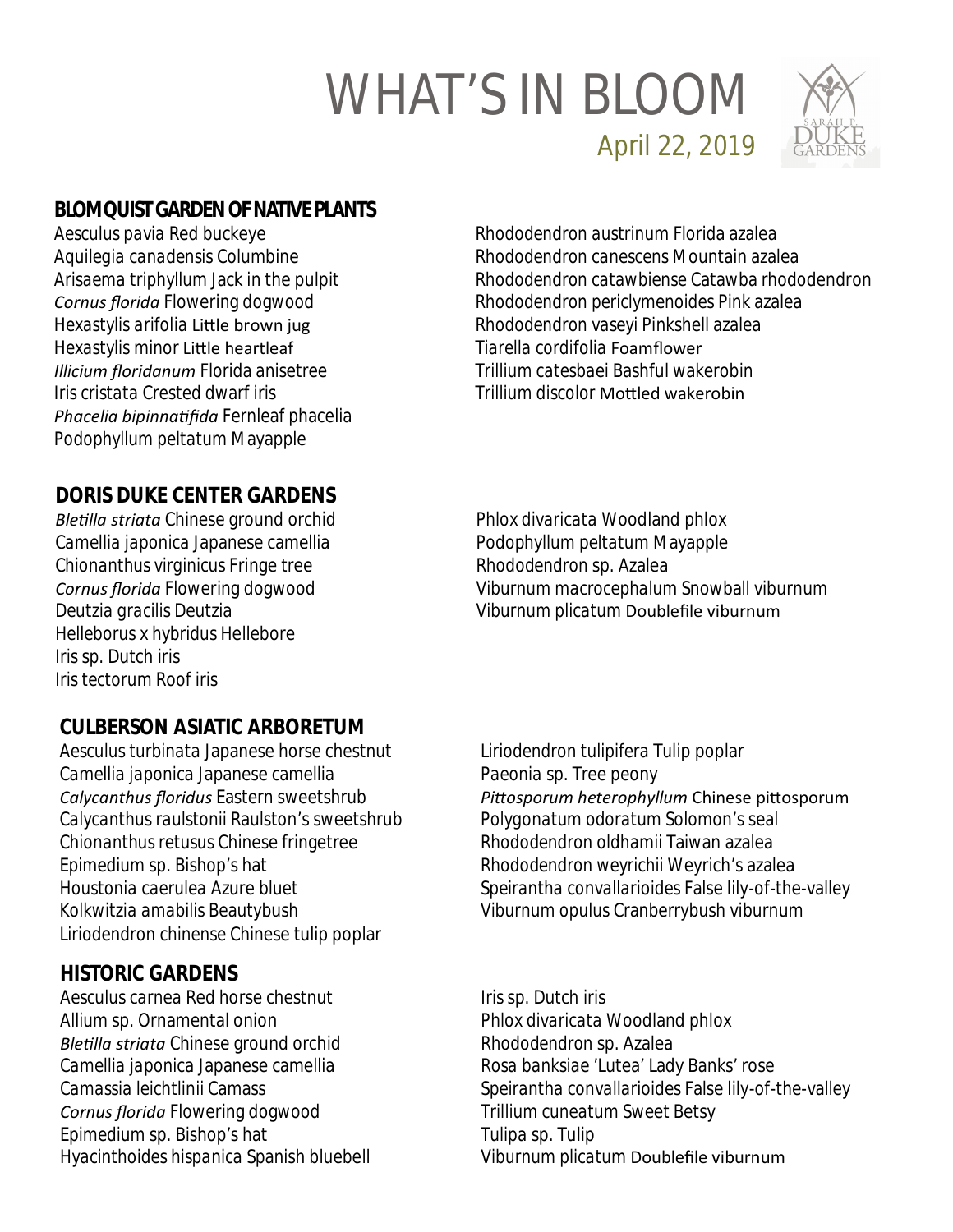